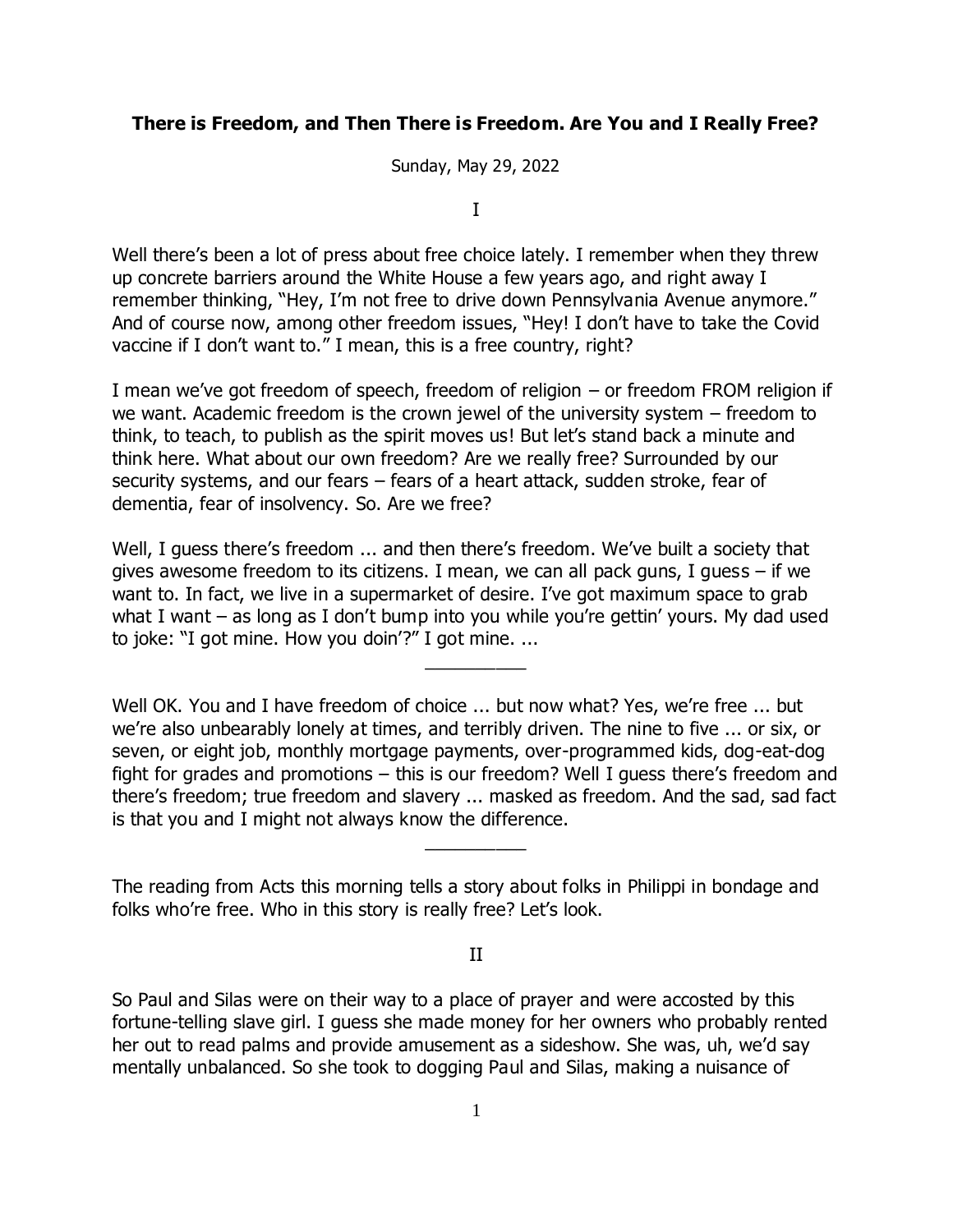herself, shouting at them, shouting about them to all who'd listen: "These men are slaves of the All High God!"

Now here's a picture of enslavement if there ever was one. A slave girl, in the grips of mental illness, with some "demon" holding her in bondage. So finally Paul, "very much annoyed," has had enough of the girl's raving and, in the name of Christ, cures her ... and sets her free ... frees her from this demonic bondage.

 $\overline{\phantom{a}}$ 

Now see, here's a young girl, chained her whole life to the hell of demon possession, and now she's free: You'd think there'd be dancin' in the street! But no. Her owners aren't free enough for that. 'Cause they're slaves to their own greed. I mean, it was fine for her owners to occasionally give a dollar to the local Mental Health drive. But this is another matter! Religion has somehow gotten mixed up with cold cash here, and so her owners react as vested interests always react when their profits or their power are threatened.

So they drag Paul and Silas before the authorities and insist that "we're not against a little religion  $-$  as long as it's kept in its place. But these men are Jews and they're disturbing our city. They promote customs that aren't lawful for us Romans to practice."

See, they don't come right out and say that their self-interest is threatened. No, they say "our nation is threatened. These missionaries are foreigners. And they are Jews! And we all know what they're like – money grabbin', materialistic." And if the nationalism and the anti-Semitism don't work, we'll throw in an appeal to old-time religion: "They push customs not lawful for us to practice." So nation, race, tradition – all stepping into line behind the almighty dollar.

In other words, the owners easily could have put up with Paul and Silas' sermons if all they'd done was preach. It's only when the source of their money machine is dried up in the name of Jesus Christ that hostility erupts. I mean, preachin's fine; meddlin' in our purse is another matter.

As an aside, this story reminds me also of the pig story in the Gospels. Do you remember how Jesus ordered the demon out of a poor bedeviled soul and into a herd of swine? And the pigs all rushed headlong over a cliff? Remember that? No thanks to Jesus for healing the demoniac. Just a quick escort out of town. I mean, thanks, but no thanks. Look what you did to our herd! The profit motive and the Gospel motive collide! And I think that's just what we can grasp in this morning's reading. We've got democracy in action here, with the whole town  $-$  or at least a voting majority  $-$  fallin' into line in the marketplace, attacking and beating Paul and Silas. And those liberators who set the slave girl free are now bound! Hauled off to jail! Shackled and locked up!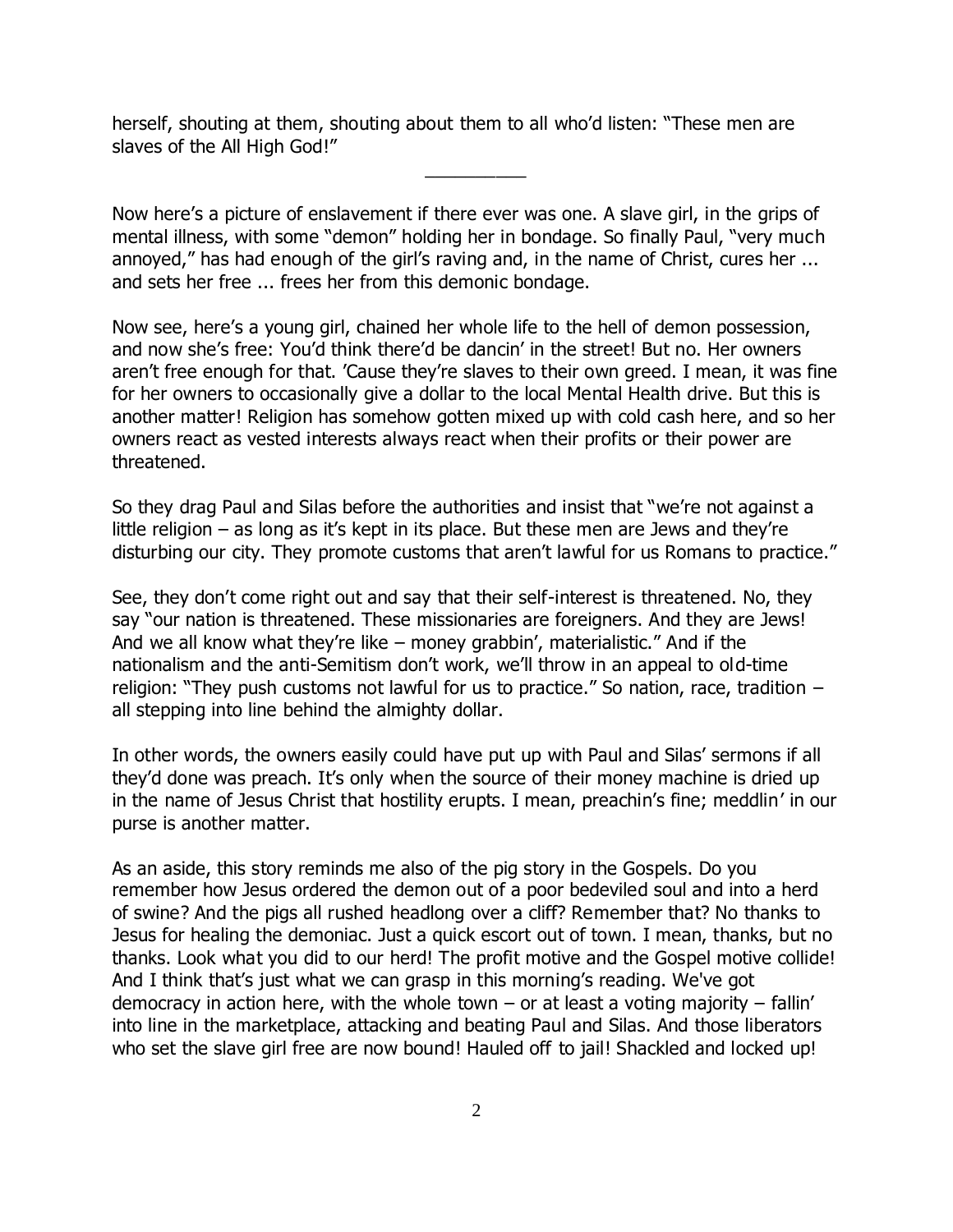And then you know what happens? Around about midnight, Paul and Silas are prayin' and singin' hymns to God, and I bet the other prisoners sit wide-eyed, watchin' 'em – singing, praying, having a sort of religious rally in jail.

 $\overline{\phantom{a}}$ 

And then the earth heaves, the prison shakes, the doors fly open, and everyone's chains drop off. And in that commotion, the jailer wakes with a start! And when he spots the doors wide open, he's horrified. Knowing what happens to disgraced jailers who let their prisoners escape, he draws his sword and prepares to do the noble thing and kill himself. Obviously, having the key to someone else's cell doesn't make you free either!

So Paul shouts, "Don't do it. We're all here, just singin'!" I imagine that the jailer gasps, "But you were bound in chains, and now you're free to escape!" But Paul insists: "No, we prisoners are free  $\ldots$  and you, sir, are now chained. But look here  $-$  I can free you also to escape!" And then the jailer cries out, "What do I have to do to be saved? What do I have to do ... to be free? Like you?" And so ... he's baptized. Along with his whole family. Right then and there.

 $\overline{\phantom{a}}$ 

OK. Let's think. Where is freedom here? 'Cause by the end of the story, everyone who at first appeared to be free – the girl's owners, the judge, the jailer ... really turn out to be slaves. And everyone who first appeared to be enslaved – the poor girl, Paul, and Silas, and now even that jailer  $-$  are really free!

## III

Well two things: First, the Gospel cannot be bound or shackled – in Philippi; in Moscow; in Ukraine; in Minnesota; in Richmond, Virginia. Second, it looks like you and I don't have to go huntin' for opportunities to spread Christ's word. 'Cause those opportunities come to us. They erupt all around us.

And that's exactly what happens in Philippi. In fact, Paul rounds a corner – bumps into a demon! Proclamation erupts! Paul and Silas hunker down in a dank cell! A tent revival bursts forth! An earthquake rattles chains! And a jailer and his kin are liberated!

Each occasion for witness to God's freedom was unplanned, spontaneous, even accidental unless, of course, you see, as Luke who wrote Acts surely did, unless you see that just such happy happenstance enables God's visitation – opening up real freedom in and by His Spirit.